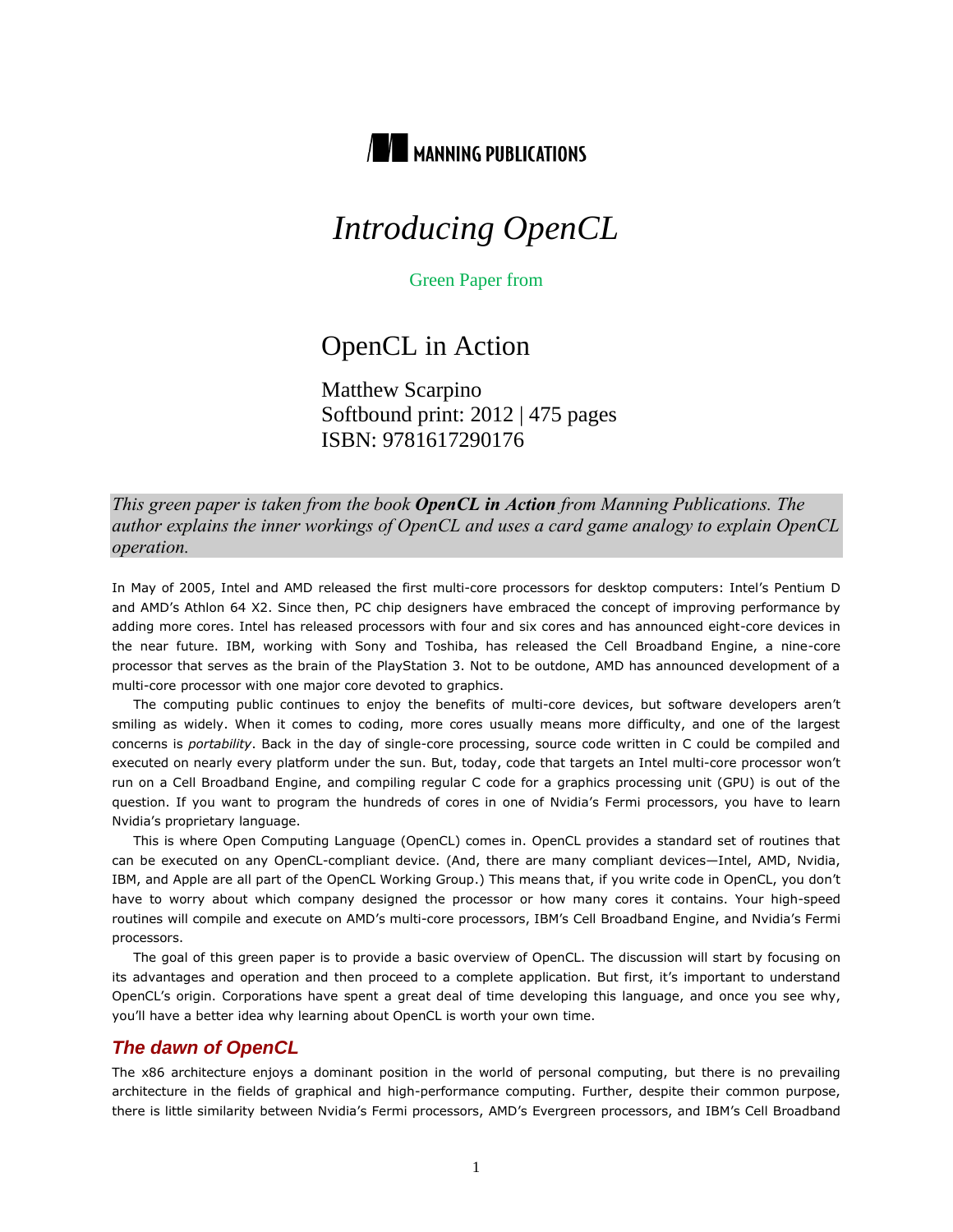Engine. Each of these devices has its own instruction set, and before OpenCL, if you wanted to program them, you'd have to learn all three languages.

Enter Apple. As you know, Apple Inc. produces insanely popular consumer electronic products. But, Apple does not make its own processors. Instead, it carefully selects devices from other companies. If Apple chooses a graphics processor from Company A for its new gadget, then Company A will see a tremendous rise in market share and developer interest. This is why everyone is *so* nice to Apple.

#### **Important events in OpenCL and multi-core computing history**

**2001**—IBM releases POWER4, the first multi-core processor.

**2005**—First multi-core processors for desktop computers released: AMD's Athlon 64 X2 and Intel's Pentium D.

**June 2008**—The OpenCL Working Group forms as part of the Khronos Group.

**December 2008**—The OpenCL Working Group releases version 1.0 of the OpenCL specification.

**April 2009**—Nvidia releases OpenCL SDK for Nvidia graphic cards.

**August 2009**—ATI (now AMD) releases OpenCL SDK for ATI graphic cards. Apple includes OpenCL support in its Mac OS 10.6 (Snow Leopard) release.

**2010**—The OpenCL Working Group releases version 1.1 of the OpenCL specification.

In 2008, Apple turned to its vendors and asked, "Why don't we make a common interface so that developers can program these devices without having to learn multiple languages?" If anyone else had raised this question, cutthroat competitors like Nvidia, AMD, Intel, and IBM might have laughed. But no one laughs at Apple. It took some time, but everyone put their heads together and they produced the first draft of OpenCL later that year.

To manage OpenCL's progress and development, Apple and its friends formed the OpenCL Working Group. This is part of the Khronos Group, a consortium of companies whose aim is to advance graphics and graphical media. Since its formation, the OpenCL Working Group has released two formal specifications. OpenCL version 1.0 was released in 2008 and OpenCL version 1.1 was released in 2010. OpenCL 2.0 is planned for 2012.

This section has explained why businesses think highly of OpenCL, but I wouldn't be surprised if you're still on the fence. The next section, however, explains the technical merits of OpenCL in much greater depth. As you read, I hope you'll understand better the advantages of OpenCL as compared to traditional programming languages.

#### *Why OpenCL?*

You may hear OpenCL referred to as its own separate language, but this isn't accurate. The OpenCL standard defines a set of data types, data structures, and functions that augment C and C++. Developers have created OpenCL ports for Java and Python, but the standard only requires that OpenCL frameworks provide libraries in C and C++.

So here's the million-dollar question: what can you do with OpenCL that you can't do with regular C and C++? It will take this entire book to answer this question in full, but for now, let's look at three of OpenCL's chief advantages: portability, standardized vector processing, and parallel programming.

#### *Portability*

One of the reasons that Java is so popular is its famous motto, "Write once, run everywhere." With Java, you don't have to write code multiple times for different operating systems. As long as the operating system supports a Java Virtual Machine (JVM), your code will run.

OpenCL adopts a similar philosophy, but a more suitable motto would be "Write once, run on anything." Every vendor that provides OpenCL-compliant hardware also provides tools that compile and link OpenCL code to run on the hardware. This means you can build an OpenCL application once and run it on any compliant hardware, whether it's a multi-core processor or a graphics card. This is a great advantage over the regular state of affairs, in which you have to learn multiple vendor-specific languages to program vendor-specific hardware.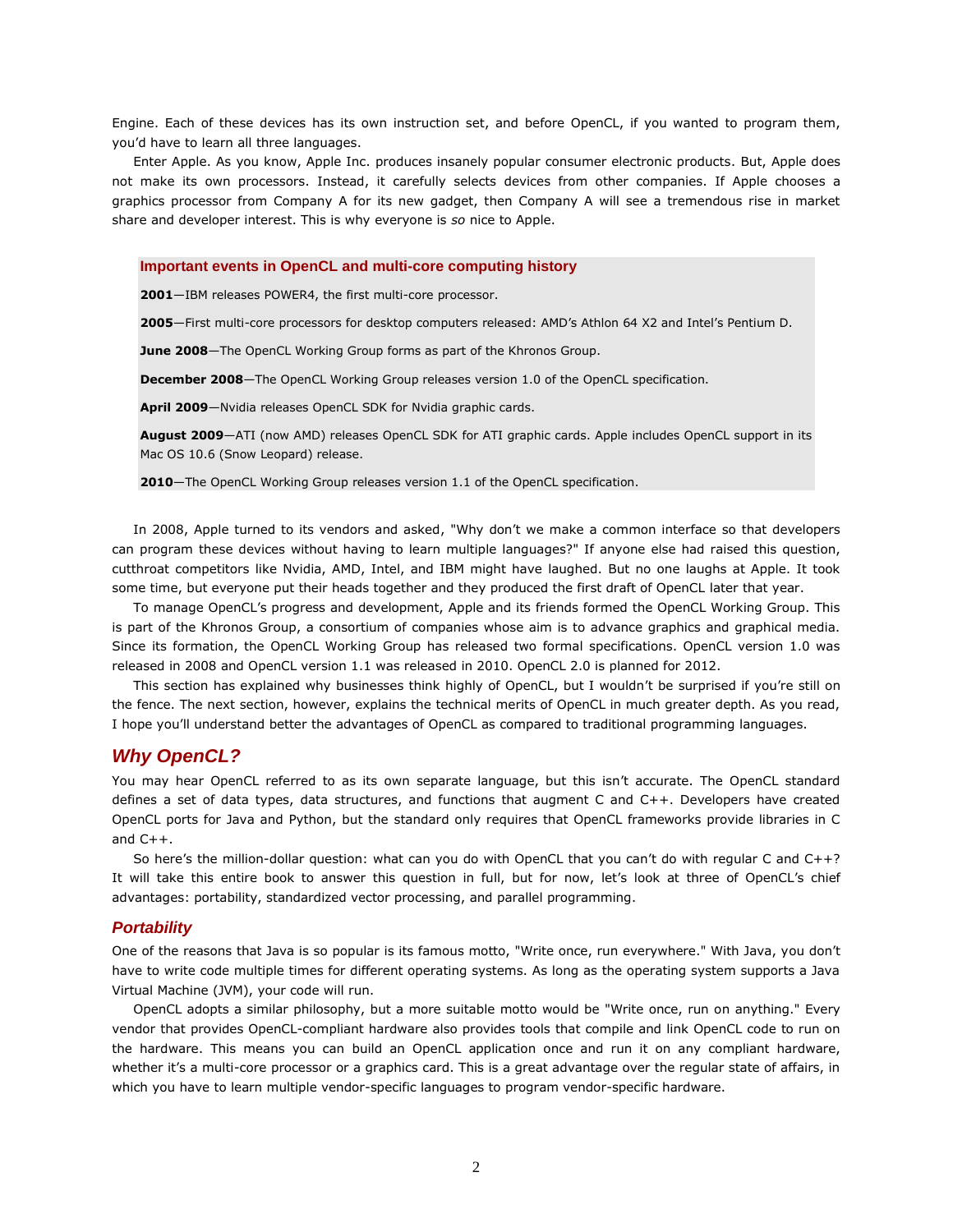But there's more to this advantage than just running on any type of compliant hardware. OpenCL applications commonly execute on multiple devices at once, and these devices don't have to be the same make and model. As long as all the devices are OpenCL compliant, the applications will run. This is simply impossible with regular C/C++ programming, in which an executable can only target one device.

This is a subtle point, so let me give you a concrete example. Let's say you have a multi-core processor from AMD, a graphics card from Nvidia, and a PCI-connected accelerator from IBM. Normally, you'd never be able to build an application that accesses the three systems at once. After all, each requires a separate compiler and linker. But a single OpenCL program can contain executable code for all three devices. This means not only can you get all your hardware working together, but you only need one program to do it. And, if you connect more compliant devices, you'll have to rebuild the program but you won't have to rewrite your code.

#### *Standardized vector processing*

Standardized vector processing is one of the greatest advantages of OpenCL, but before I explain why, I need to define precisely what I'm talking about. The term *vector* may be used in one of three different (though essentially similar) ways:

- 1. *Physical or geometric vector*—An entity with a magnitude and direction. This is used frequently in physics to identify force, velocity, heat transfer, and so on. In graphics, vectors are employed to identify directions.
- 2. *Mathematical vector*—An ordered, one-dimensional collection of elements. This is distinguished from a twodimensional collection of elements, called a matrix.
- 3. *Computational vector*—A data structure that contains multiple elements of the same data type. During a vector operation, each element (called a component) is operated upon in the same clock cycle.

This last usage is important to OpenCL because high-performance processors operate on multiple values at once. If you've heard the terms *superscalar processor* or *vector processor*, this is the type of device being referred to. Nearly all modern processors are capable of processing vectors, but ANSI C/C++ doesn't define any basic vector data types. This may seem odd, but there's a clear problem: vector instructions are usually vendor specific. Intel processors use SSE extensions, Nvidia devices require PTX instructions, and IBM devices rely on AltiVec instructions to process vectors. These instruction sets have nothing in common.

But with OpenCL, you can code your vector routines once and run them on any compliant processor. When you compile your application, Nvidia's OpenCL compiler will produce PTX instructions. An IBM compiler for OpenCL will produce AltiVec instructions. If you intend to make your high-performance application available on multiple platforms, coding with OpenCL will save you a great deal of time.

#### *Parallel programming*

If you've ever coded large-scale applications, you're probably familiar with the concept of concurrency, in which a single processing element shares its resources among processes and threads. OpenCL includes aspects of concurrency, but one of its great advantages is that it enables *parallel programming*. Parallel programming assigns tasks to multiple processing elements to be performed at the same time.

In OpenCL parlance, these tasks are called *kernels*. The processing elements that execute kernels are called *devices*, and the devices are accessed through a container called a *context*. Figure 1 shows how hosts interact with kernels and devices.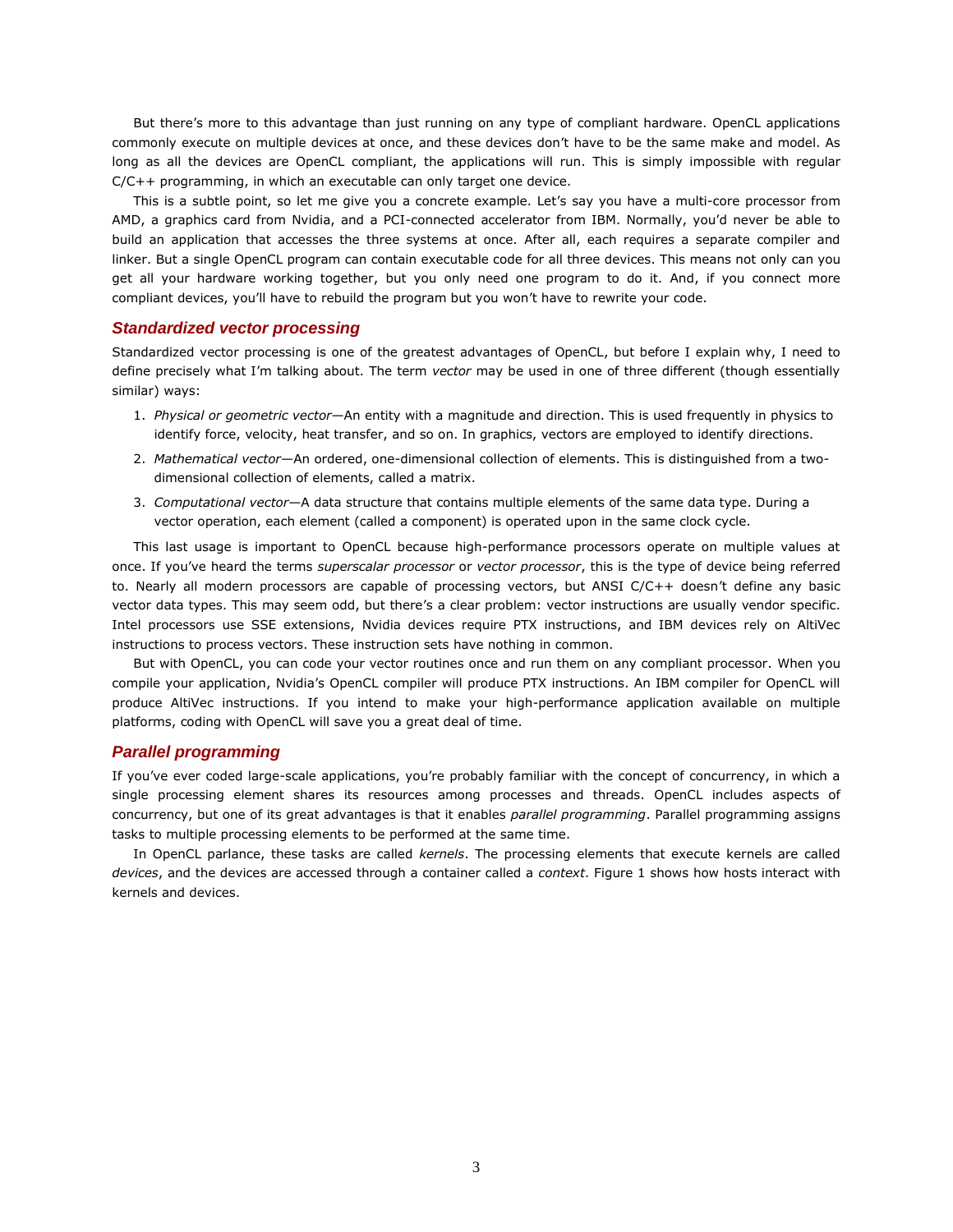

Figure 1 Kernel distribution among OpenCL-compliant devices

Each kernel corresponds to a specifically-annotated OpenCL function, and the host selects these functions from a kernel container called a *program*. Next, the host associates argument data with each kernel and places the kernel or kernels into structures called *command queues*. Each command queue is then sent to its intended device for execution.

An OpenCL application can configure different devices to perform different tasks and each task can operate on different sets of data. In other words, OpenCL provides full *task-parallelism*. This is a clear advantage over other parallel programming toolsets, which only enable *data-parallelism*. In a data-parallel system, each device receives the same instructions but operates on different sets of data.

Figure 1 depicts how OpenCL accomplishes task-parallelism between devices, but it doesn't show what's happening inside each device. Most OpenCL-compliant devices consist of more than one processing element, which means there's an additional level of parallelism internal to each device.

Portability, vector processing, and parallel programming make OpenCL more powerful than regular C and C++, but with this greater power comes greater complexity. In any practical OpenCL application, you have to create a number of different data structures and coordinate their operation. It can be hard to keep everything straight, but the next section presents an analogy that I hope will give you a clearer perspective.

#### *Analogy: OpenCL processing and a game of cards*

When I first started learning OpenCL, I was overwhelmed by all the strange data structures: platforms, contexts, devices, programs, kernels, and command queues. I found it hard to remember what these objects do and how they interact, so I created an analogy. The operation of an OpenCL application is like a game of cards (particularly poker). This may seem odd at first, but please allow me to explain.

In a card game, the dealer sits at a table with one or more players and deals a set of cards to each. Once each player has a full hand, they analyze the cards and decide what further actions to take. The players don't interact with each other; instead, they make requests to the dealer for additional cards or an increase in the stakes. The dealer handles each request in turn, and once the game is over, the dealer takes control. That is, they either take the winnings or distribute the pot to the winner.

In this analogy, the dealer represents the OpenCL host, each player represents a device, the card table represents a context, and each card represents a kernel. Each player's hand represents a command queue. Table 1 clarifies how the steps of a card game resemble the operation of an OpenCL application.

Table 1 Comparison of OpenCL operation with a card game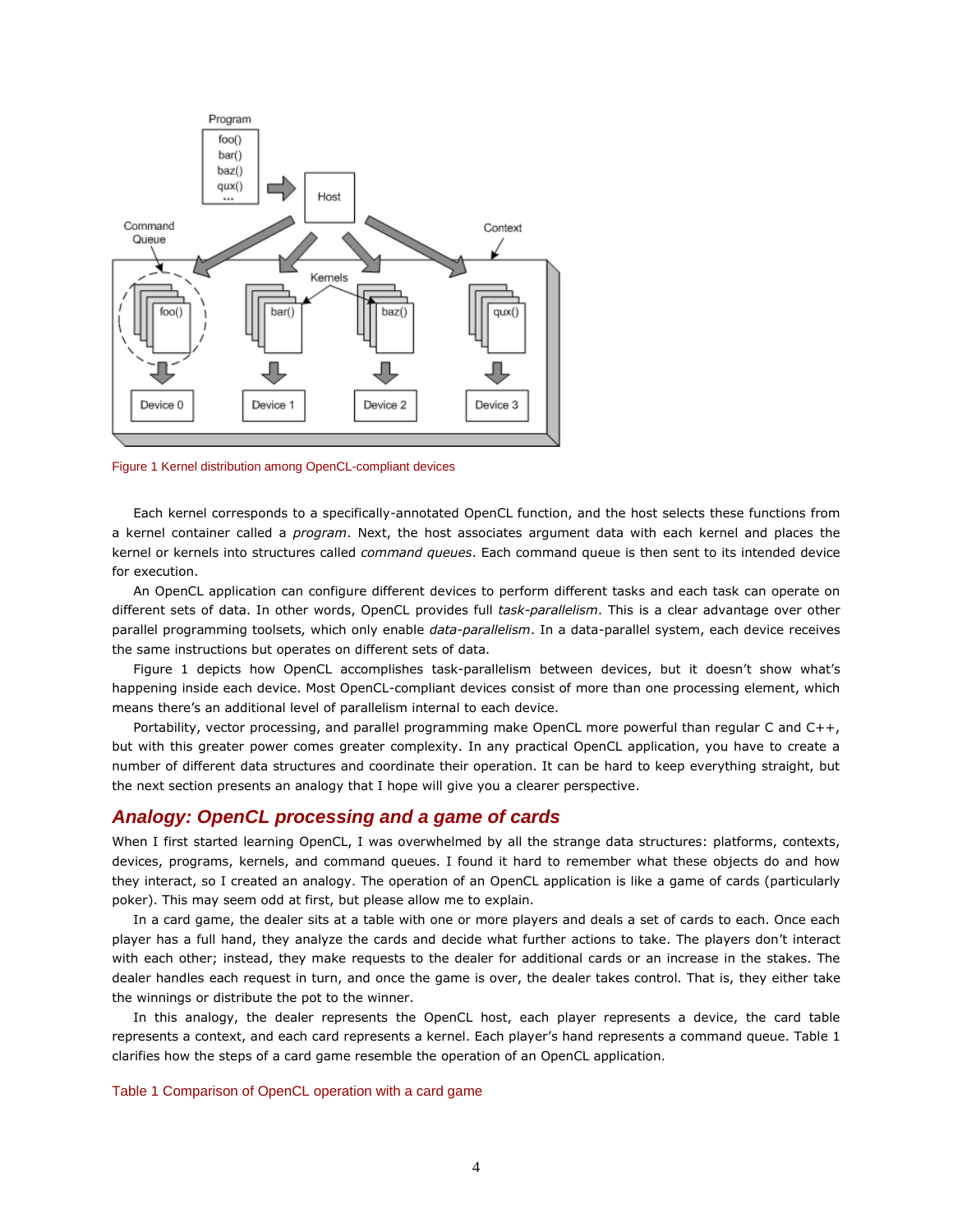| Card game                                          | <b>OpenCL application</b>                                    |  |  |  |  |
|----------------------------------------------------|--------------------------------------------------------------|--|--|--|--|
| The dealer identifies the players at a card table. | The host identifies devices and places them in a<br>context. |  |  |  |  |
| The dealer selects cards from a deck and deals     | The host selects kernels from a program. It adds             |  |  |  |  |
| them to each player. Each player's cards form a    | each device's kernels to a command queue and                 |  |  |  |  |
| hand.                                              | sends each queue to the devices.                             |  |  |  |  |
| Each player looks at their hand and decides what   | Each device processes the kernel or kernels in its           |  |  |  |  |
| actions to take.                                   | command queue.                                               |  |  |  |  |
| The host responds to players' requests during      | The host receives events from the devices and                |  |  |  |  |
| the game.                                          | invokes event handling routines.                             |  |  |  |  |
| The game ends and the host looks at each           | Once the devices are finished, the host receives and         |  |  |  |  |
| player's hand to determine who won.                | processes the output data.                                   |  |  |  |  |

Just in case the analogy still seems hard to understand, figure 2 depicts a card game with four players, each of whom receives a hand with four cards. If you compare figures 1 and 2, I hope the analogy will become clearer.



Figure 2 Pictorial representation of a game of cards

This analogy provides an intuitive understanding of OpenCL, but it has a number of flaws. Five of the most significant flaws are as follows:

- The analogy doesn't mention platforms. A platform is a data structure that identifies a vendor's implementation of OpenCL. They're important because you can only access devices through a platform. For example, to access an Nvidia device, you first have to find the Nvidia platform.
- A card dealer doesn't select which players sit at the table. However, an OpenCL host selects which devices should be placed in a context.
- A card dealer can't deal the same card to multiple players, but an OpenCL host can send the same kernel to multiple devices.
- The analogy doesn't mention data or how it's partitioned for OpenCL devices. OpenCL devices usually contain multiple processing elements, and each element may process a subset of the input data. The host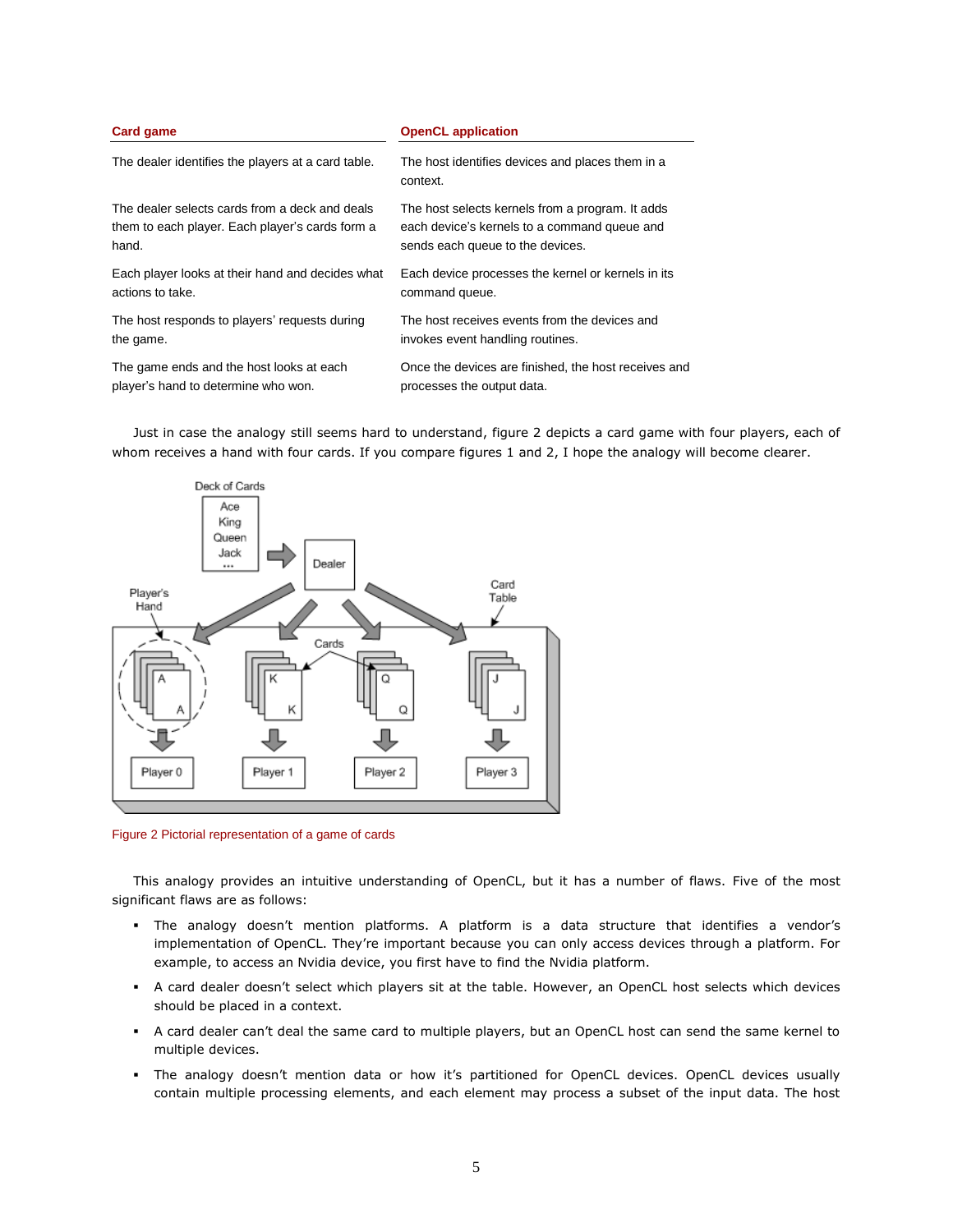sets the dimensionality of the data and identifies the size of work groups.

 In card games, dealers commonly deal cards in a round-robin fashion. OpenCL sets no constraints on how kernels are distributed to devices.

Writing OpenCL code is the primary goal, and the next section provides a first taste of what OpenCL code looks like.

### *A first look at an OpenCL application*

and the company of the company of

At this point, you should have a good idea of what OpenCL is intended to accomplish. Hopefully, you also have a basic understanding of how an OpenCL application works. But if you want to know anything substantive about OpenCL, you need to look at source code.

This section will present two OpenCL source files, one for the host processor and one for a device. Both are needed to compute the product of a  $4 \times 4$  matrix and a four-element vector. This operation is central to graphic processing and figure 3 shows what it looks like using matrix-vector notation.

| 0.0 | $2.0$ 4.0 | 6.0                 | 0.0 |  | 84.0  |
|-----|-----------|---------------------|-----|--|-------|
|     |           | 8.0 10.0 12.0 14.0  | 3.0 |  | 228.0 |
|     |           | 16.0 18.0 20.0 22.0 | 6.0 |  | 372.0 |
|     |           | 24.0 26.0 28.0 30.0 | 9.0 |  | 516.0 |

Figure 3 Matrix-vector multiplication

Listing 1 shows what the host code looks like. Notice that the source code is written in the C programming language.

#### **Listing 1 Creating and distributing a matrix-vector multiplication kernel**

#include <assert.h> #include <stdio.h> #include <sys/types.h> #include <sys/stat.h> #include <CL/cl.h>

int main() {

| cl platform id platform;                                                       | #A    |
|--------------------------------------------------------------------------------|-------|
| cl device id device;                                                           | #A    |
| cl context context;                                                            | #A    |
| cl command queue queue;                                                        | #A    |
| cl int error;                                                                  | #A    |
| cl program program;                                                            | #B    |
| char prog name [] = "matvec.cl";                                               | #B    |
| FILE* prog handle;                                                             | #B    |
|                                                                                | #B    |
| struct stat prog stat;                                                         |       |
| cl kernel kernel;                                                              | #B    |
| char kernel name $[$ ] = "matvec mult";                                        | #B    |
| cl mem mat buff, vec buff, res buff;                                           | #B    |
| float $mat[16]$ , $vec[4]$ ;                                                   | $\#C$ |
| for(int i=0; i<4; i++) {                                                       | #C    |
| $vec[i] = i * 3.0;$                                                            | #C    |
| ł                                                                              | #C    |
| for(int i=0; i<16; i++) {                                                      | #C    |
| $\text{mat}[i] = i * 2.0;$                                                     | $\#C$ |
| ł                                                                              | #C    |
|                                                                                |       |
| error = clGetPlatformIDs(1, &platform, NULL);<br>$assert(error == CL SUCCES);$ | #D    |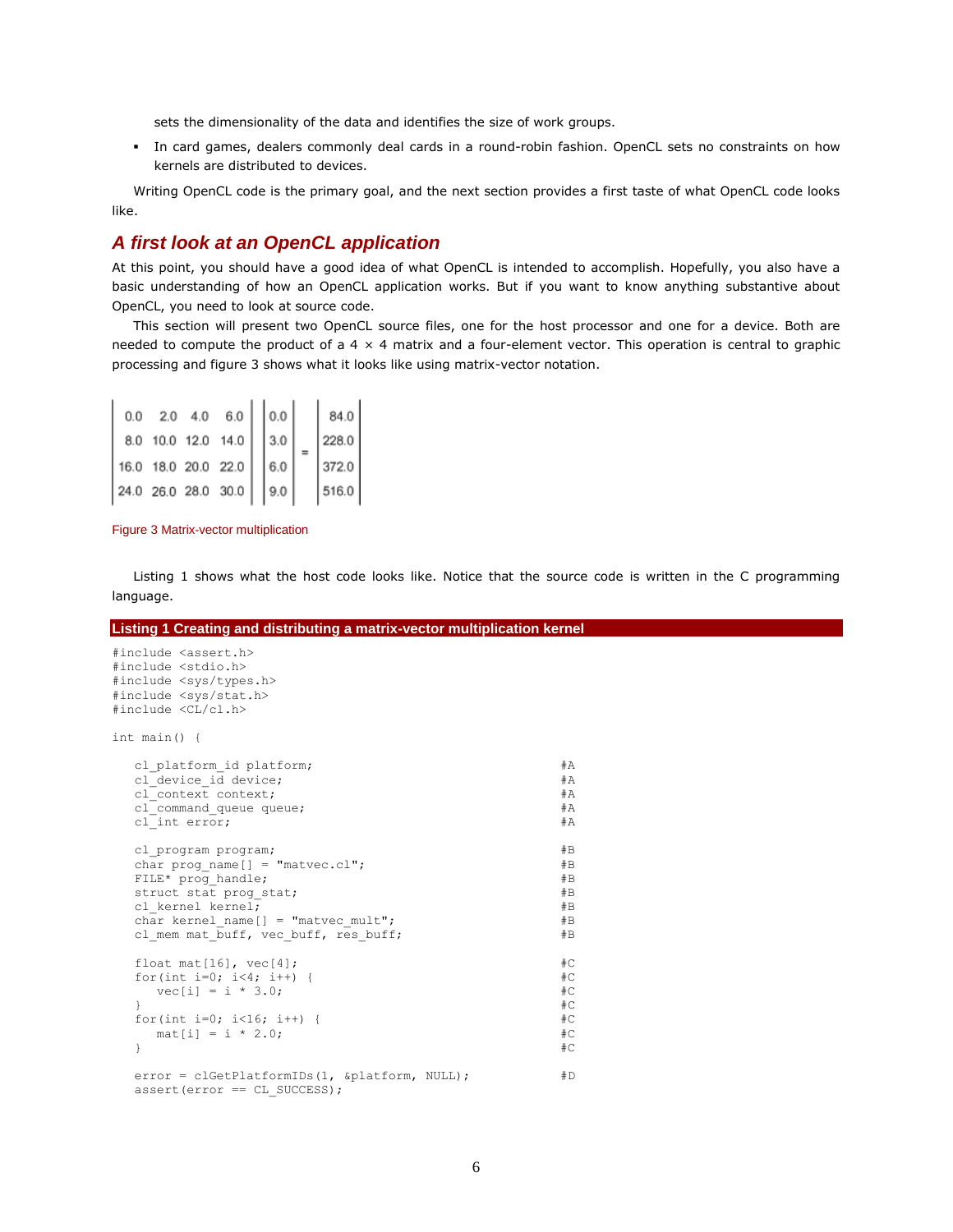```
error = clGetDeviceIDs(platform, CL DEVICE TYPE GPU, 1, #E
   &device, NULL);
assert(error == CL SUCCESS);
 context = clCreateContext(NULL, 1, &device, NULL, NULL, #F
   &error);
assert(error == CL SUCCESS);
 prog_handle = fopen(prog_name, "r"); #G
\overline{\text{assert}}(\text{prog handle } != \text{NULL}); \text{#G}stat(prog_name, &prog_stat); #G
size_t buff_size = prog_stat.st_size; #Gchar *buff = (char*) malloc(buff size); #Gfread(buff, buff size, 1, prog handle); #G fclose(prog_handle); #G
program = clCreateProgramWithSource(context, 1, #H
   (const char**)&buff, &buff_size, &error);
 assert(error == CL_SUCCESS);
 free(buff);
 if(clBuildProgram(program, 0, NULL, NULL, NULL, #I
      NULL) != CL_SUCCESS) {
   char log[1024];
   clGetProgramBuildInfo(program, device, CL_PROGRAM_BUILD_LOG, 
      sizeof(log), log, NULL);
    printf("%s\n", log); 
  exit(1); }
kernel = clCreateKernel(program, kernel name, &error); #J
 assert(error == CL_SUCCESS);
mat buff = clCreateBuffer(context, CL_MEM_READ_ONLY | #K
  CL MEM COPY HOST PTR, sizeof(float)*16, mat, &error);
\overline{\text{assert}}(error == CL SUCCESS);
vec buff = clCreateBuffer(context, CL_MEM_READ_ONLY | #K
  CL MEM COPY HOST PTR, sizeof(float)*4, vec, \overline{\text{``server)}};
\overline{\text{assert}}(\text{error} == \text{CL} \text{SUCCES});res buff = clCreateBuffer(context, CL_MEM_WRITE_ONLY, #K
   sizeof(float)*4, NULL, &error);
assert(error == CL SUCCESS);
error = clSetKernelArg(kernel, 0, sizeof(cl mem), #L
   &mat_buff);
\bar{a} assert (error == CL SUCCESS);
error = clSetKernelArg(kernel, 1, sizeof(cl mem), #L
   &vec_buff);
assert(error == CL SUCCESS);
error = clSetKernelArg(kernel, 2, sizeof(cl mem), #L
   &res_buff);
assert(error == CL SUCCESS);
 queue = clCreateCommandQueue(context, device, 0, &error); #M
assert(error == CL SUCCESS);
size t global size = 4;size_t local_size = 4;
error = clEnqueueNDRangeKernel(queue, kernel, 1, NULL, #N
   &global_size, &local_size, 0, NULL, NULL);
\overline{\text{assert}}(error == CL SUCCESS);
 float result[4];
error = clEnqueueReadBuffer(queue, res buff, CL TRUE, 0, #O
  sizeof(float)*4, result, 0, NULL, NULL);
assert(error == CL SUCCES);float correct[4] = \{0.0, 0.0, 0.0, 0.0\};
for(int i=0; i<4; i++) {
```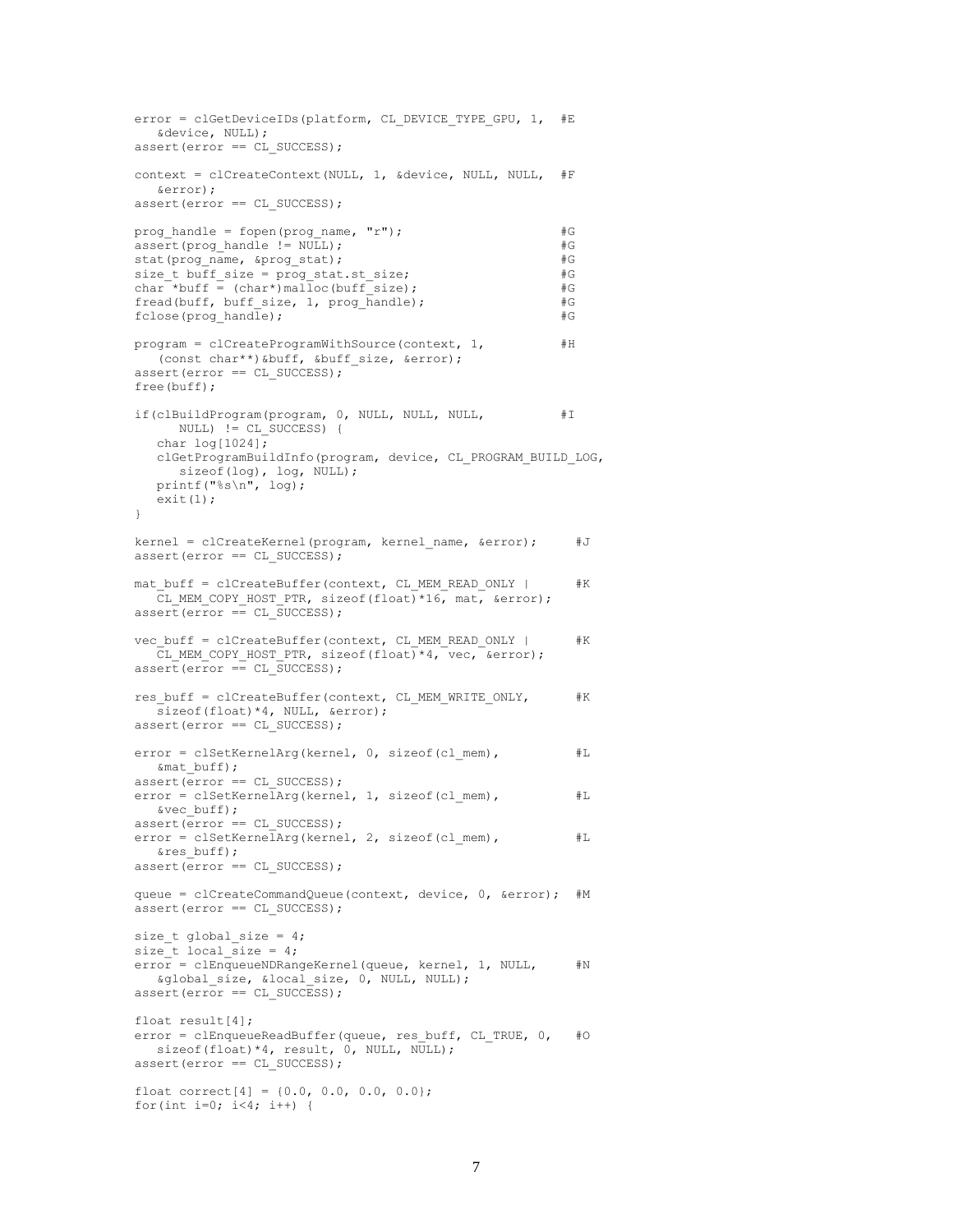```
correct[0] += mat[i] * vec[i];
     correct[1] += mat[i+4] \star vec[i];<br>correct[2] += mat[i+8] \star vec[i];
     correct[2] += mat[i+8]correct[3] += mat[i+12] * vec[i];
 }
  if((result[0] == correct[0]) & (result[1] == correct[1])&\& (result[2] == correct[2]) &\& (result[3] == correct[3])) {
      printf("Test successful.\n");
 }
   else {
      printf("Test unsuccessful.\n");
 }
  clReleaseMemObject(mat buff); #P clReleaseMemObject(vec_buff); #P
  clReleaseMemObject(res_buff); #P
  clReleaseKernel(kernel); \overline{p} clReleaseCommandQueue(queue); #P
   clReleaseProgram(program); #P
  clReleaseContext(context); \#P return 0;
   #A Host data structures
   #B Program data structures
   #C Initialize vector and matrix
   #D Identify valid platform
   #E Access compliant device
   #F Create context
   #G Read source file text 
   #H Create program
   #I Build program
   #J Create kernel
   #K Create buffers to hold input/output
   #L Create kernel arguments
   #M Create command queue
```

```
#N Send command queue to device
```

```
#O Obtain result
```
}

**#P Deallocate resources**

This source file is long but straightforward. Most of the code is devoted to creating OpenCL's data structures. Here, the structures obey a simple naming convention: the cl context structure is called context, the cl\_platform\_id structure is called platform, the cl\_device\_id structure is called device, and so on. If you follow this convention, you can copy and paste most of this source file into your own code.

However, the creation of the cl program and the cl kernel structures changes from application to application. In listing 1, the application creates a kernel from a function in the matvec.cl file. More precisely, it reads the characters from the matvec.cl source file into a buffer and calls clCreateProgramWithSource, which allocates the cl\_program. Then it calls clCreateKernel to construct the kernel object from one of the functions.

The kernel code in matvec.cl is much shorter than the host code in matvec.c. The single function, matvec mult, performs the matrix-vector multiplication algorithm presented in figure 3.

```
Listing 2 Performing the dot product on the device
```

```
kernel void matvec mult( global float4* matrix,
                      __global float4* vector,
                     __global float* result) {
  int i = get global id(0); #A
  result[i] = dot(matrix[i], vector[0]); #B
}
  #A Access kernel identifier
  #B Perform dot product
```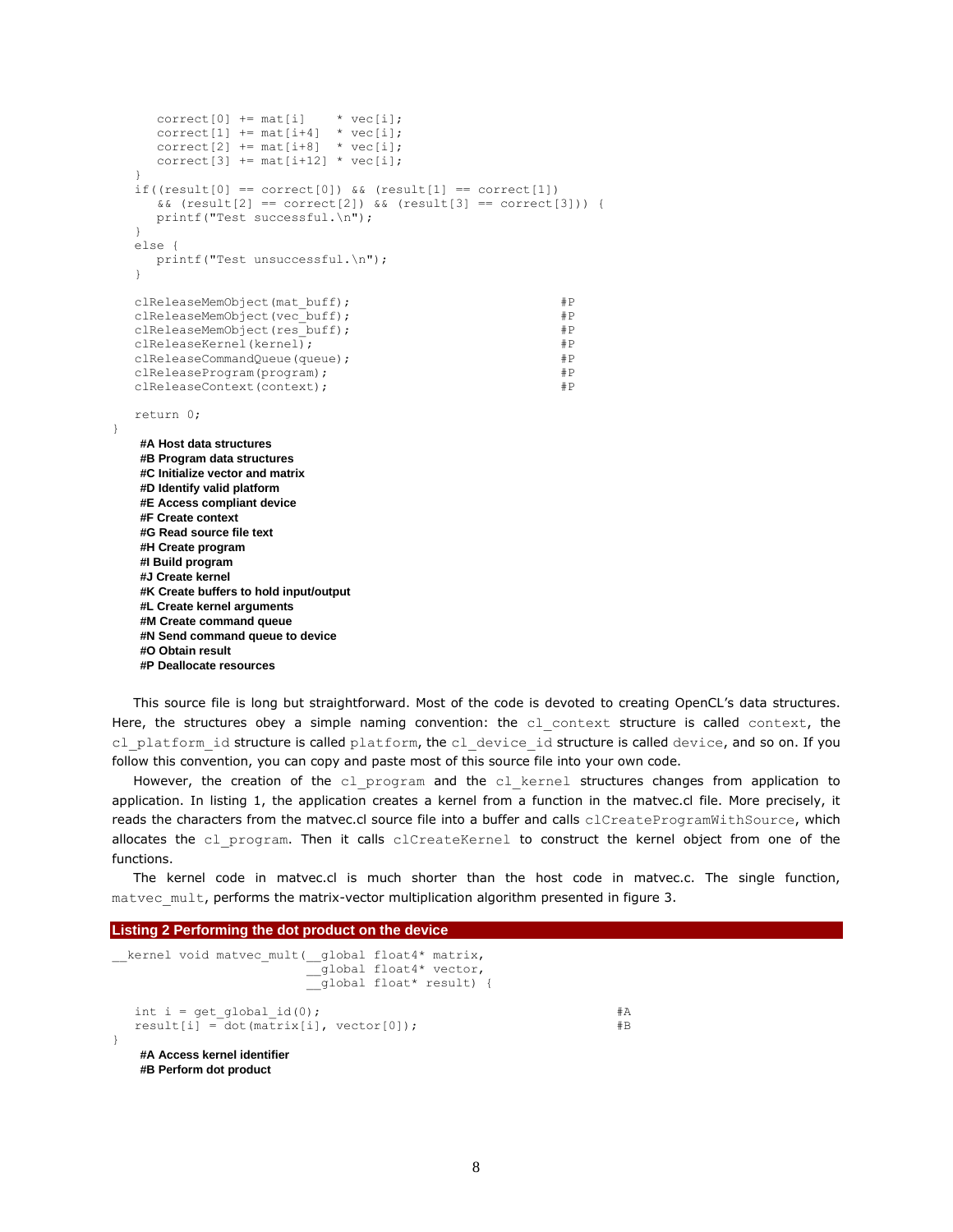Unlike the code in listing 1, this kernel code runs on a device outside the host, specifically a GPU. It contains many terms that aren't defined in the ANSI C standard: keywords like kernel and qlobal, and the float4 data type. These new features are defined in the OpenCL standard, and the next section explains more about this standard.

## *The OpenCL standard and extensions*

If you search through the primary OpenCL web site at www.khronos.org/opencl, you can download a file called opencl-1.1.pdf. This PDF contains the OpenCL 1.1 standard, which holds a wealth of information about OpenCL. This document not only defines OpenCL's functions and data structures, but also the capabilities required by a vendor's development tools. It sets processing criteria that all compliant devices must meet.

But compliant software and hardware can provide capabilities beyond those defined in the standard. These additional features are made available to OpenCL applications through OpenCL's extension mechanism. There are two types of extensions: those that relate to a vendor's software package (called a platform) and those that relate to a specific device.

Every OpenCL extension has a name whose form depends on the extension's level of acceptance. If an extension has been approved by the OpenCL working group, its name will take the form  $c1$  khr  $\leq$ name $\geq$ . If it has been released by a vendor but not approved by that working group, the extension's name will be cl <vendor> <name>.

Let's look at an example. My Linux system supports the platform extension cl\_khr\_icd. This extension relates to software. In particular, it makes it possible for build tools to find the names of vendor-specific OpenCL libraries installed on a system. ICD stands for Installable Client Driver.

# *Frameworks and software development kits (SDKs)*

The code in matvec.c and matvec.cl may look impressive, but the two source files aren't useful unless you can compile them into an OpenCL application. To do this, you need to access the tools in a framework. As defined in the OpenCL standard, a framework consists of three parts:

- *Platform layer*—Makes it possible to access devices and form contexts
- *Runtime*—Enables host applications to send kernels and command queues to devices in the context
- *Compiler*—Builds programs that contain executable kernels

The OpenCL Working Group doesn't provide any frameworks of its own. Instead, vendors of OpenCL-compliant devices have released frameworks as part of their SDKs. At the time of this writing, only two companies provide OpenCL SDKs: Nvidia and AMD. In both cases, the development kits are free and contain the libraries and tools that you'll need to build OpenCL applications. Whether you're targeting Nvidia or AMD devices, installing an SDK is a straightforward process.

#### *Summary*

OpenCL is a new, powerful toolset for building parallel programs to run on high-performance processors. With OpenCL, you don't have to learn device-specific languages; you can write your code once and run it on any OpenCL-compliant hardware.

Besides portability, OpenCL provides the advantages of vector processing and parallel programming. In highperformance computing, a vector is a data structure comprising multiple values of the same data type. But unlike other data structures, when a vector is operated upon, all of its values are operated upon at the same time. Parallel programming means that one application controls processing on multiple devices at once. OpenCL can send different tasks to different devices, and this is called task-parallel programming. If used effectively, vector processing and task-parallel programming provide dramatic improvements in computational performance over scalar, single-processor systems.

OpenCL code consists of two parts: code that runs on the host and code that runs on one or more devices. Host code is written in regular C or C++ and is responsible for creating the data structures that manage the host-device communication. The host selects functions, called kernels, to be placed in command queues and sent to the devices. Kernel code, unlike the host code, uses the new data types and functions defined in the OpenCL standard.